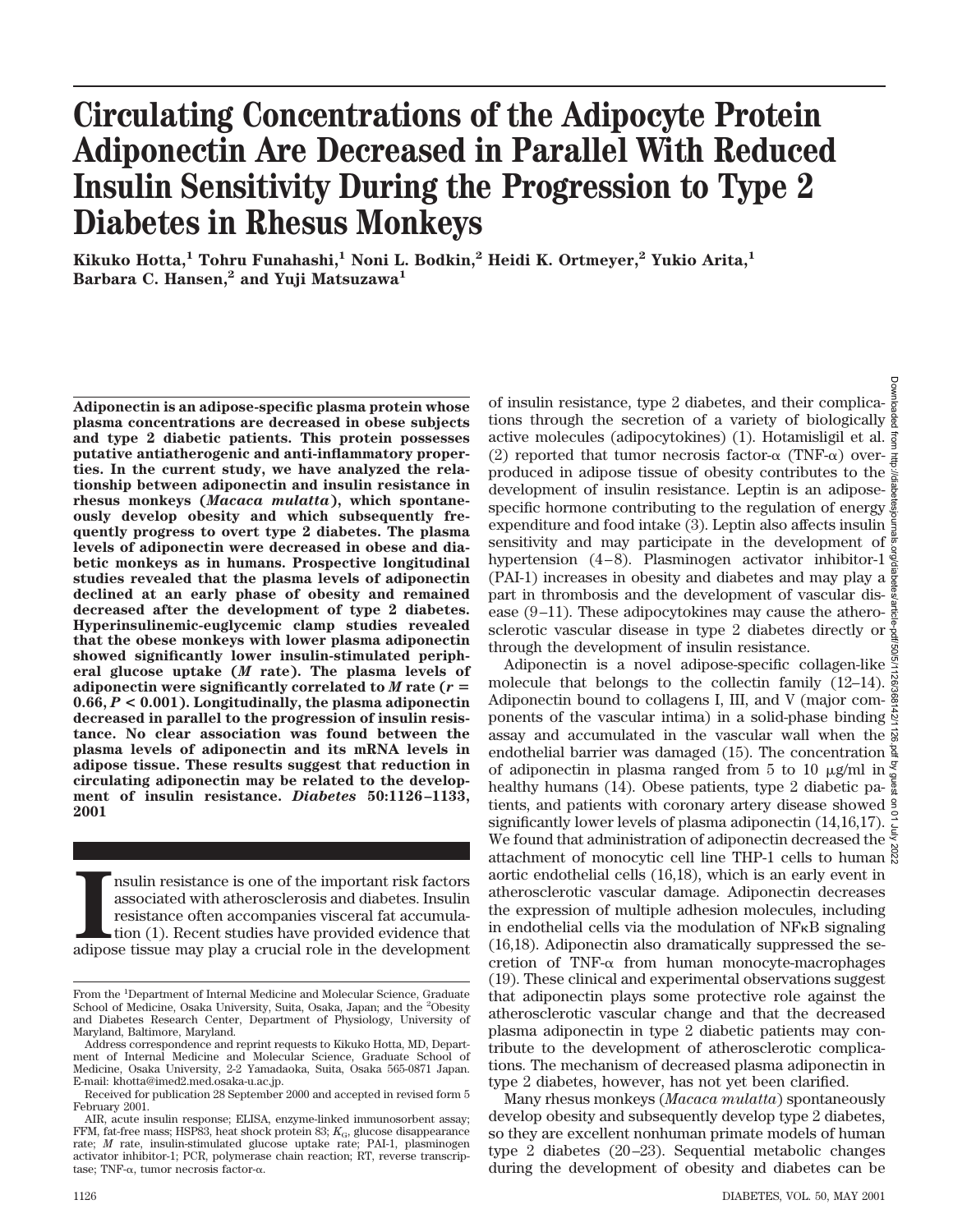followed in this model. A decrease in insulin sensitivity and a progressive increase of fasting plasma insulin (followed by a decline in  $\beta$ -cell function) precedes the manifestation of diabetes in rhesus monkeys (20–22). In the current study, we investigated the plasma concentrations and adipose mRNA expression of adiponectin during the development of obesity, insulin resistance, and type 2 diabetes in rhesus monkeys.

### **RESEARCH DESIGN AND METHODS**

Male rhesus monkeys (*Macaca mulatta*) were individually housed and maintained in accordance with the National Academy of Sciences guidelines for the care and use of laboratory animals. Either the nutritionally complete liquid diet Ensure (Ross Laboratories, Columbus, OH) or Monkey Chow (Purina Mills, St. Louis, MO) and fresh water were provided to monkeys ad libitum (8 h/day). For measurement of adiponectin and leptin, the monkeys to be studied were sorted into the following three groups: lean (body fat  $\langle 22\% \rangle$ ), obese (body fat  $>22\%$ ), or type 2 diabetic. Diabetes was diagnosed according to American Diabetes Association criteria (24) (fasting plasma glucose  $>7$  mmol/l).

**Procedures.** Plasma samples were obtained under light anesthesia (ketamine hydrochloride 10 mg/kg body wt) after a 16-h fast. Plasma samples were frozen and kept at  $-80^{\circ}$ C for later assays. Subcutaneous adipose tissues were obtained under ketamine hydrochloride, as described above, or immediately after anesthetization by intravenous sodium pentobarbital. Tissue samples were immediately frozen in liquid nitrogen and stored at  $-165^{\circ}$ C.

After a 16-h fast, the monkeys were placed under light anesthesia (ketamine hydrochloride 10 mg/kg body wt), and an intravenous glucose tolerance test (0.5 ml/kg of 50% dextrose) was carried out with sampling at 1, 3, 5, 7, 10, 15, and 20 min. The glucose disappearance rate  $(K_G)$  was calculated using the 5- and 20-min time points (20). Acute insulin response (AIR) was determined to be the mean change in plasma insulin per minute from basal levels for the period 0–10 min during the intravenous glucose tolerance test (22). Hyperinsulinemic-euglycemic (2,400 pmol  $\cdot$  m<sup>-2</sup> body surface area  $\cdot$  min<sup>-1</sup> insulin infusion) clamps were carried out (21). The plasma glucose was maintained at  $\sim$ 4.7 mmol/l to estimate insulin-stimulated glucose uptake rate (*M* rate). *M* rate was corrected for fat-free mass (FFM), an estimate of metabolically active mass, as described previously (21). Percentage body fat was determined by the tritiated water dilution method (25).

**Enzyme-linked immunosorbent assay of plasma adiponectin and leptin.** We measured plasma adiponectin levels in monkeys using the enzyme-linked immunosorbent assay (ELISA) system developed for the measurement of human plasma adiponectin concentrations, as described previously (14). Human recombinant adiponectin was used as a standard. The affinity of the monoclonal anti-adiponectin antibody (used as the first antibody of ELISA) to the monkey adiponectin was as strong as that to human adiponectin; however, the affinity of the polyclonal antibody (which was used for the second antibody) was weaker. Thus, the values were indicated as an arbitrary unit. Plasma samples from three monkeys with high, medium, and low levels of plasma adiponectin, respectively, were diluted 4:1, 2:1, and 4:3 into phosphatebuffered saline and measured by ELISA. The observed values were highly correlated to the expected values ( $r = 1.00$ ), verifying that this ELISA system can detect monkey adiponectin quantitatively. The concentrations of leptin were determined by ELISA, as described previously (26,27).

**Sequencing of the coding region of monkey adiponectin cDNA.** The following oligonucleotides were synthesized using the human adiponectin sequence (12):  $5'$ -TGATTCCATACCAGAGGGGCTCA-3' (-25 to -3) and 5'-GGAGGAGGCTCTGAGTTAGTGGT-3' (738–760). The full coding sequence of monkey adiponectin was amplified by reverse transcriptase (RT)-polymerase chain reaction (PCR), as described before (26). The PCR fragment was cloned into pCR 2.1 (Invitrogen, Carlsbad, CA) and DNA from several clones was sequenced using an ABI Prism dRhodamine Terminator Cycle Sequencing Ready Reaction Kit with AmpliTaq DNA polymerase FS (Perkin-Elmer, Norwalk, CT).

**Northern blot analysis.** Total cellular RNA was prepared from monkey subcutaneous adipose tissue using TRIzol reagent (Life Technologies, Bethesda, MD). A total of 10 mg of total RNA was electrophoresed and transferred to a nylon membrane (Hybond-N; Amersham International, Buckinghamshire, U.K.). The membranes were hybridized in QuikHyb hybridization solution (Stratagene, La Jolla, CA). The *Eco*RI fragment of monkey adiponectin cDNA was used as a probe. Human heat shock protein 83 (HSP83) was used as an internal control as described previously (26,28). The probes were labeled with  $[\alpha^{32}P]2'$ -deoxycytidine-5'-triphosphate (3,000 Ci/mmol) (Amersham), using a random-primer DNA labeling system (Amersham). The relative



**FIG. 1. Fat weight (***A***) and the plasma levels of leptin (***B***) and adiponectin (***C***) in lean, hyperinsulinemic obese, and type 2 diabetic rhesus monkeys. The plasma levels of adiponectin and leptin from lean**  $(n = 14)$ , obese  $(n = 23)$ , and type 2 diabetic  $(n = 10)$  monkeys were measured by ELISA. Values represent means  $\pm$  SE.  $*$   $\dot{P}$  < 0.05;  $*$   $*$   $P$  < **0.01; \*\*\*** *P* **< 0.001.**

mRNA levels of adiponectin and HSP83 were quantitated using a BAS5000 phosphor imaging system (Fuji Photo Film, Tokyo).

**Statistical analysis.** Data are expressed as means  $\pm$  SE. Significant group differences were determined by one-way analysis of variance, and significant *F* values were further tested by the Fisher multiple comparison method. Linear relationships between key variables were tested using Pearson's correlation coefficient. Multiple linear regression analysis was performed to evaluate the independent relationship of the studied variables.

#### **RESULTS**

**Plasma adiponectin concentration in obese and type 2 diabetic monkeys.** First, we evaluated the plasma concentrations of adiponectin and leptin in the lean monkeys ( $n = 14$ , age  $10 \pm 2$  years,  $10.5 \pm 0.7$  kg body wt,  $16 \pm$ 1% body fat); the obese monkeys ( $n = 23$ , age 16  $\pm$  1 years,  $16.7 \pm 0.7$  kg body wt,  $34 \pm 1\%$  body fat); and the diabetic monkeys ( $n = 10$ , age 23  $\pm$  1 years, 13.2  $\pm$  0.6 kg body wt,  $\frac{1}{\approx}$  $31 \pm 2\%$  body fat). The lean group showed normal fasting  $\frac{8}{8}$ glucose  $(3.3 \pm 0.1 \text{ mmol/l})$  and insulin  $(351 \pm 31 \text{ mmol/l})$ levels. The obese group showed normal fasting glucose levels (4.0  $\pm$  0.2 mmol/l), but they had significantly higher  $\frac{8}{5}$ plasma insulin levels  $(1,009 \pm 278 \text{ pmol/l}, P < 0.05) \frac{8}{5}$ compared with normal monkeys. In the diabetic group, fasting plasma glucose levels were elevated (11.2  $\pm$  0.9 mmol/l) and fasting plasma insulin levels had declined  $\frac{9}{6}$ from previously elevated levels to the normal range (251  $\pm \frac{1}{5}$ 56 pmol/l), as described previously  $(20-23)$ . The obese monkeys showed significantly higher plasma leptin con- $\frac{8}{3}$ centrations than did lean monkeys (20.4  $\pm$  3.0 vs. 4.3  $\pm$  1.0 ng/ml,  $P < 0.001$ ) as reported previously (Fig. 1) (26,27). In contrast, the plasma adiponectin concentrations in obese monkeys were significantly lower than in lean monkeys  $(1.4 \pm 0.2 \text{ vs. } 2.7 \pm 0.5, P < 0.01)$  (Fig. 1). When the monkeys developed diabetes, the fat weight decreased. Accordingly, plasma leptin levels in the diabetic monkeys returned to near lean levels (Fig. 1). However, the plasma adiponectin levels in diabetic monkeys remained lower than those in lean monkeys (Fig. 1). These results were similar to our previous data in humans (17).

**Longitudinal changes of plasma adiponectin during the development of obesity and diabetes.** Longitudinal changes of plasma adiponectin were investigated in the individual monkeys during the development of obesity and type 2 diabetes. The time course during the development of type 2 diabetes has been divided into eight phases (20). At phase 1, monkeys are young (age  $\leq 10$  years), lean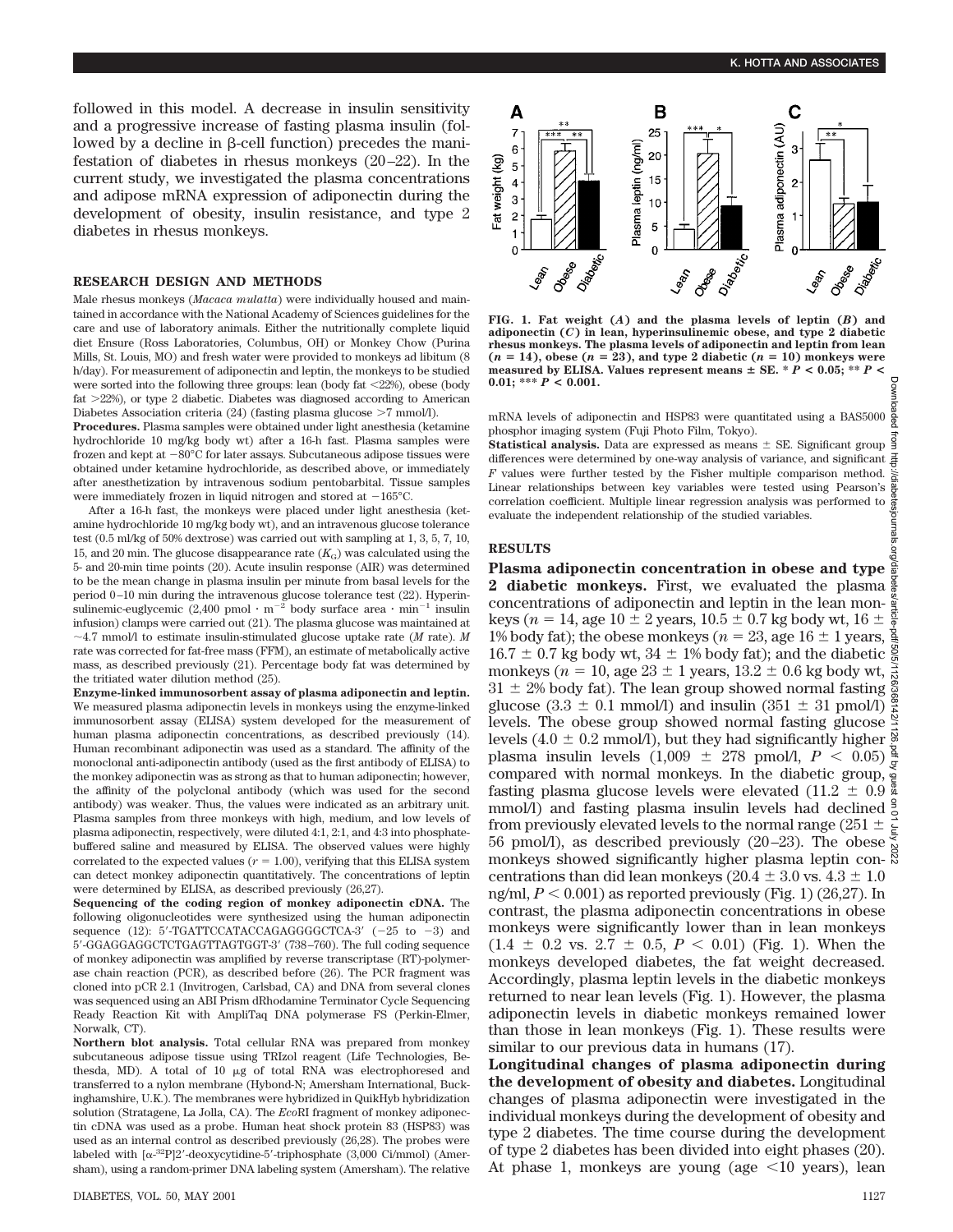

Phase Phase **FIG. 2. Longitudinal changes in plasma adiponectin, plasma leptin, body weight, fat weight, plasma glucose, plasma insulin,** *M* **rate, and** *K***G. The**

**plasma levels of adiponectin and leptin were analyzed by ELISA.** *M* **rate was determined by a hyperinsulinemic-euglycemic clamp, as described** In RESEARCH DESIGN AND METHODS. Data are shown as means  $\pm$  SE.  $n = 7$  in phase 1,  $n = 14$  in phase 2,  $n = 14$  in phase 3,  $n = 11$  in phase 4,  $n = 7$ **in phase 5,**  $n = 6$  in phase 6,  $n = 16$  in phase 7, and  $n = 12$  in phase 8.

(body fat  $\langle 22\% \rangle$ , and have normal fasting plasma insuling and glucose levels (Fig. 2). At phase 2, the monkeys are lean and normal, although they are middle-aged  $(>10$ years). High plasma levels of adiponectin were observed at

these phases (Fig. 2). During phases 3 through 5, monkeys became obese, and progressive increases in fasting plasma insulin and leptin were observed. Plasma levels of adiponectin were greatly decreased in this phase. Obesity and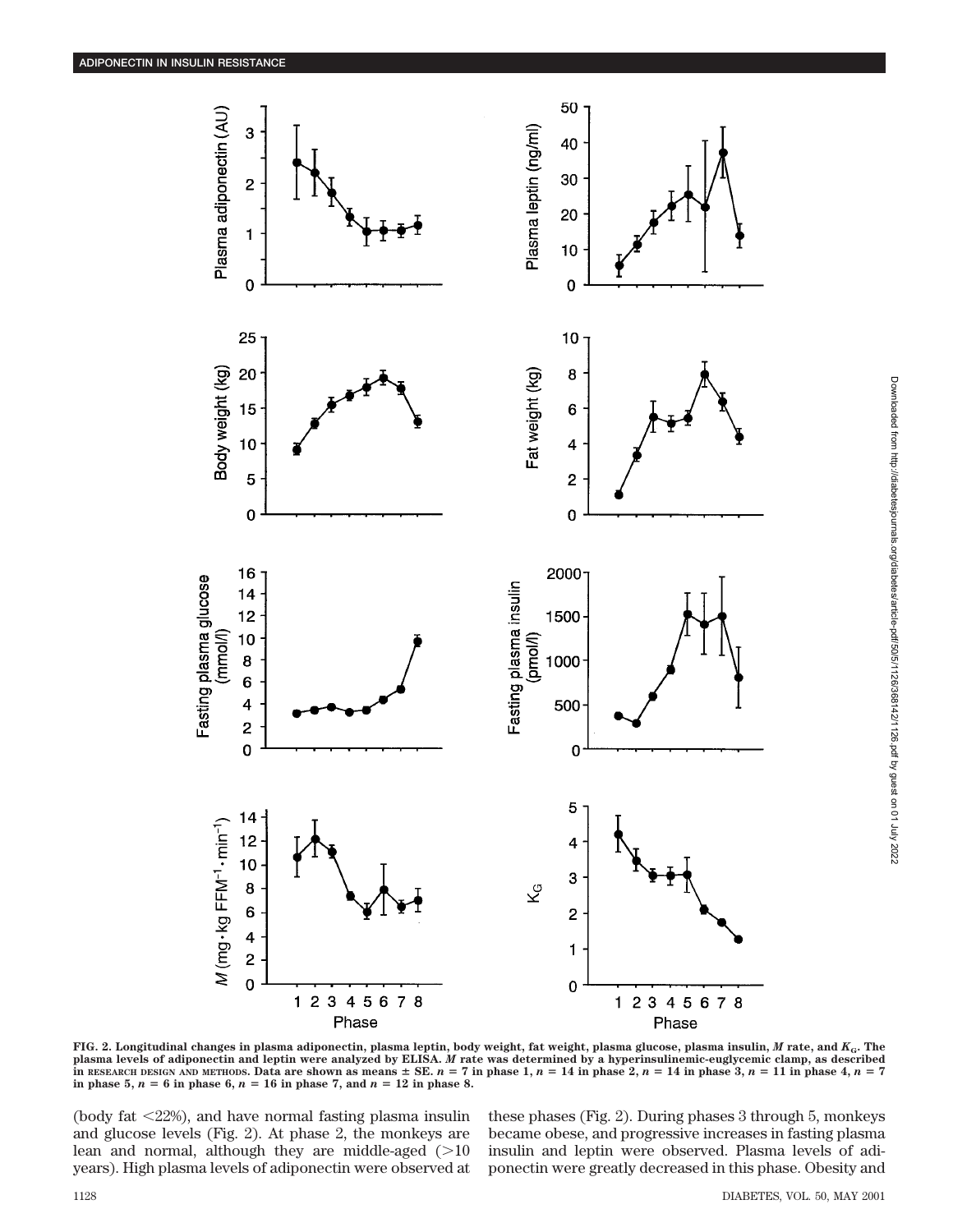

**FIG. 3. Correlation between** *M* **rate and plasma adiponectin in 24 independent nondiabetic monkeys.** *M* **rate was determined by the hyperinsulinemic-euglycemic clamp method, as described in RESEARCH DESIGN AND METHODS. The plasma levels of adiponectin were analyzed by ELISA.**  $r = 0.66$ ;  $P < 0.001$ .

hyperinsulinemia were prominent at phases 5 through 7. The deterioration of  $K<sub>G</sub>$  values (the index of glucose tolerance) became evident. The plasma levels of leptin further increased during these phases, reflecting the progression of obesity. The plasma levels of adiponectin reached quite low levels (Fig. 2). At phase 8, fasting plasma insulin levels dropped and the fasting plasma glucose increased. The plasma leptin levels were decreased in association with the decrease in body and fat weight. In contrast, the plasma adiponectin levels remained at low levels (Fig. 2).

**Relationship between plasma adiponectin concentration and insulin sensitivity.** Obese monkeys are often insulin resistant and hyperinsulinemic. The degree of insulin resistance varies in the individual obese monkey (21,23). In rhesus monkeys, the plasma levels of adiponectin decreased in phases 3–5. Insulin sensitivity decreased  $\frac{5}{2}$ in phases 3–5 preceding the development of diabetes (21). The change in the plasma levels of adiponectin was similar to the change in insulin sensitivity (Fig. 2). Thus, the reduction of plasma adiponectin concentration might be related to the development of insulin resistance. We evaluated *M* rates using the euglycemic-hyperinsulinemic technique in 24 nondiabetic monkeys. Plasma adiponectin concentrations were closely correlated with  $M$  rates ( $r =$ 0.66,  $P < 0.001$ , Fig. 3) as well as with body weight ( $r =$ 



FIG. 4. Plasma adiponectin  $(A)$ , body weight  $(B)$ , fat weight  $(C)$ , M rate  $(D)$ , fasting plasma insulin  $(E)$ , and fasting plasma glucose  $(F)$  in lean **(**M**), obese with hyperadiponectinemia (**o**), and obese with hypoadiponectinemia (**f**) monkeys. The plasma levels of adiponectin were analyzed by ELISA. \*\*** *P* **< 0.01; \*\*\*** *P* **< 0.001.**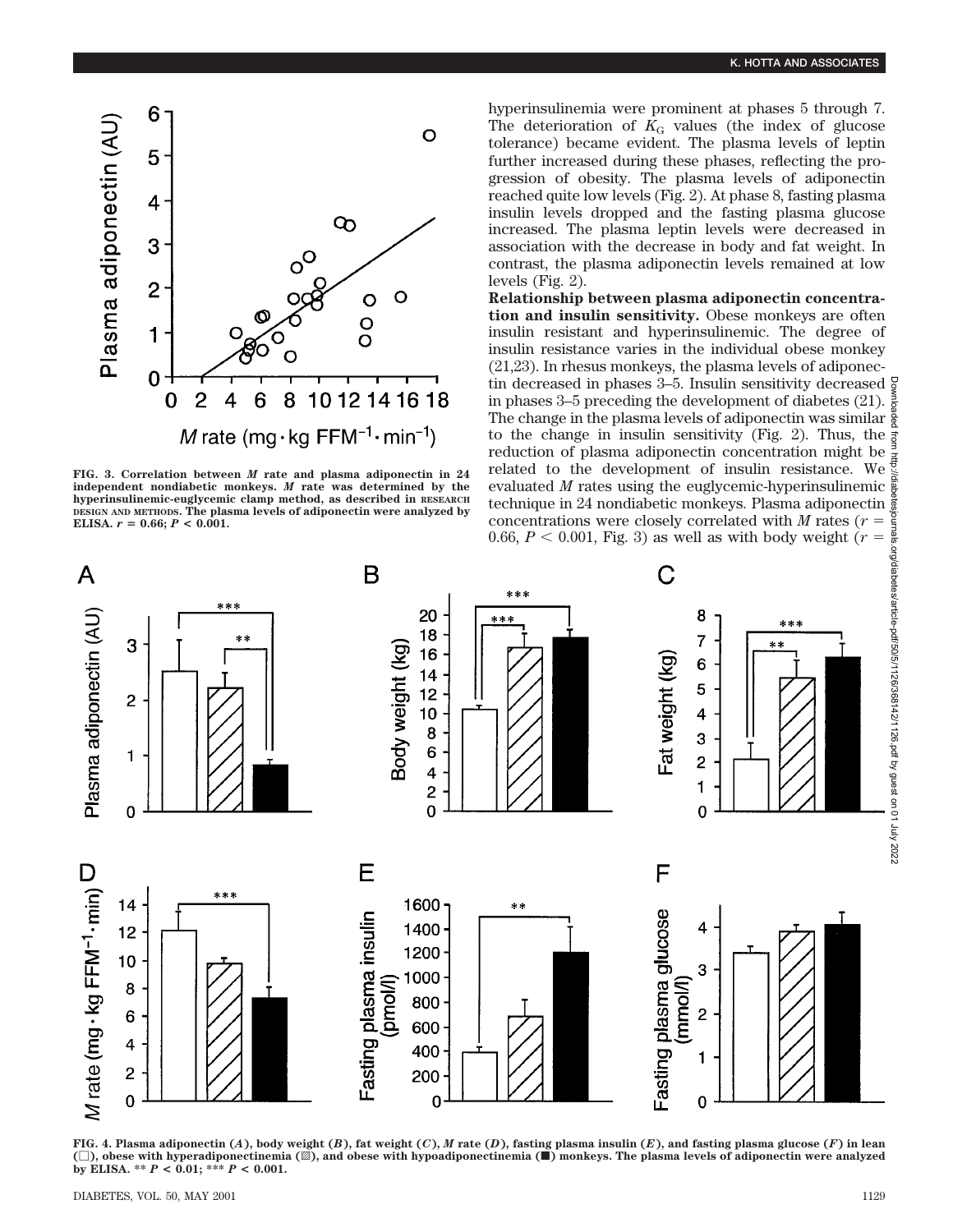$-0.46$ ,  $P < 0.05$ ), body fat weight ( $r = -0.42$ ,  $P < 0.05$ ), and plasma insulin ( $r = -0.41$ ,  $P < 0.05$ ). Plasma adiponectin levels were not correlated with age,  $K_{\text{G}}$ , or AIR  $(r = -0.12, 0.15, \text{ and } -0.21, \text{ respectively})$ . Multiple regression analysis showed that decreased *M* rate  $(P < 0.05)$  and increased fat weight  $(P < 0.05)$  were significantly and independently associated with decreased levels of adiponectin. Fasting plasma insulin was not significantly associated with the plasma levels of adiponectin, because fasting plasma insulin levels progressed through an inverted U–shaped curve. We divided nondiabetic monkeys into the following three groups: lean (body fat  $\langle 22\%, n =$ 7), obese with high plasma levels of adiponectin (body fat  $>22\%$ , adiponectin  $>1.4$ ,  $n = 9$ ), and obese with low plasma levels of adiponectin (body fat  $>22\%$ , adiponectin  $\langle 1.4, n = 8 \rangle$ . The body weight, body fat, and plasma glucose levels were not different in the obese monkeys with higher and lower levels of adiponectin (Fig. 4). In the obese monkeys with lower levels of plasma adiponectin, the *M* rate was significantly lower than it was in those with higher levels of plasma adiponectin ( $t$  test,  $P < 0.05$ ) (Fig. 4). Thus, hypoadiponectinemia could be related to insulin resistance.

Longitudinally, the *M* rate began to decrease at the earliest phase of obesity then reached and sustained low levels in subsequent phases. The plasma levels of adiponectin decreased as the monkeys developed insulin resistance (Fig. 2). The close relationship was indicated in this prospective longitudinal study.

**Plasma adiponectin concentrations and mRNA levels in adipose tissue.** Plasma adiponectin concentrations decreased when the monkeys became obese. To clarify whether the plasma adiponectin levels are determined by the mRNA expression levels in the adipose tissue, we measured the adiponectin mRNA levels in subcutaneous adipose tissue. We first cloned the monkey adiponectin cDNA. Sequence analysis revealed that the predicted monkey adiponectin protein (excluding the signal peptide) was identical in length (224 amino acids) and showed a 96% identity with human adiponectin (12,13) (Fig. 5*A*). Northern blot analysis showed that monkey adiponectin mRNA was expressed exclusively in adipose tissue, as observed in humans in earlier studies (Fig. 5*B*) (12,13).

Leptin mRNA levels were significantly correlated to fat weight  $(r = 0.62, P < 0.01)$  as previously reported (26). On the other hand, adiponectin mRNA levels were not correlated to fat weight  $(r = -0.11)$  (Fig. 6) or *M* rate  $(r = 0.36)$ . No clear correlation between the plasma and mRNA levels of adiponectin was observed  $(r = -0.02)$ . Plasma leptin levels were significantly correlated with leptin mRNA levels in adipose tissue  $(r = 0.60, P < 0.01)$  (Fig. 6). Adjustment of each mRNA level for HSP83 produced similar results, as shown in Fig. 6.

# **DISCUSSION**

Adiponectin is an adipose-specific plasma protein that inhibits the expression of adhesion molecules in endothelial cells and the secretion of  $TNF-\alpha$  from monocytemacrophages (16,18,19). Therefore, it possesses possible antiatherogenic and anti-inflammatory properties. The plasma levels of adiponectin were decreased in obese subjects and in patients with type 2 diabetes (14,17). The



A

 $1.4$ 

**FIG. 5. Amino acid sequence and expression of rhesus monkey adiponectin.** *A***: Comparison of the amino acid sequences from monkey and human adiponectin. Amino acids that are identical to the monkey sequence are represented by dashed lines. The predicted signal sequence is underlined. The glycine in a region encoding Gly-X-Y triplets (Glys-X-Y repeats) is indicated in bold type. The noncollagenous region, which is homologous to VIII collagen, X collagen, and the C chain of C1q, is double-underlined.** *B***: Tissue distribution of monkey adiponectin mRNA. Total RNA (10** m**g) isolated from various tissues was applied to each lane. Northern blot analysis was carried out as described in RESEARCH DESIGN AND METHODS.**

mechanism of reduced adiponectin in these metabolic disorders has not been clear. Rhesus monkeys provide excellent models of human obesity and type 2 diabetes  $(20-23)$ , and the natural histories of obesity and of diabetes have been clearly demonstrated in this model. Plasma  $\ddot{\rm s}$ adiponectin concentrations were decreased in rhesus monkeys with obesity and in those with type 2 diabetes. The current data were compatible with our previous data observed in humans (14,17). One of the important observations in this study was the demonstration of longitudinal changes in plasma adiponectin levels during the development of obesity and type 2 diabetes. The plasma levels of adiponectin began to decrease in the earliest stage of obesity, when the insulin resistance and hyperinsulinemia were progressing. This pattern was very similar to the change in insulin sensitivity as measured by the *M* rates, suggesting the close relationship between the *M* rate and the plasma adiponectin levels. Indeed, the plasma levels of adiponectin were strongly correlated to the *M* rates. Moreover, when the obese monkeys were divided into hyperadiponectinemic and hypoadiponectinemic groups, the hypoadiponectinemic monkeys were more insulinresistant than the hyperadiponectinemic ones. These re-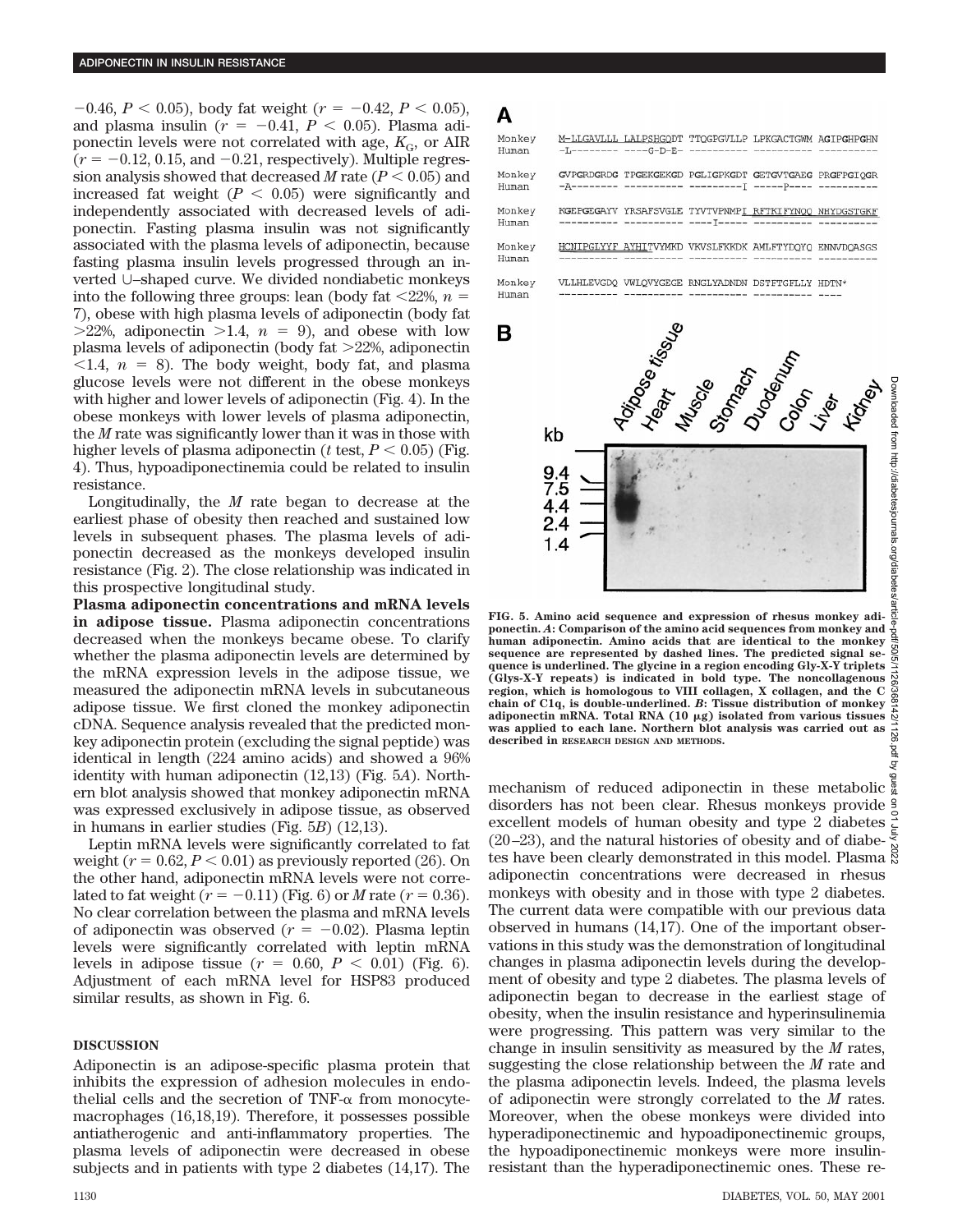

Downloaded from http://diabetesjournals.org/diabetes/article-pdf/50/5/1126/368142/1126.pdf by guest on Downloaded from http://diabetesjournals.org/diabetes/article-pdf/50/5/1126/368142/1126.pdf by guest on 01 July 2022

**FIG. 6.** A: The correlation between mRNA levels of adiponectin and fat weight ( $r = -0.11$ , NS) and between mRNA levels of *ob* (leptin) and fat  $\Omega$ weight  $(r = 0.62, P = 0.01)$ . A total of 5 µg of total RNA was electrophoresed. Hybridization was performed as described in **RESEARCH DESIGN AND** METHODS. *B*: Correlation between the plasma and mRNA levels of adiponectin  $(r = -0.02, NS)$  and between the plasma leptin and *ob* mRNA levels of  $(r = 0.60, P = 0.01)$ . The mRNA levels of adiponectin and *ob* were determined by Northern blot hybridization. The plasma levels of adiponectin **and leptin were analyzed by ELISA.**

sults suggested that hypoadiponectinemia associates with insulin resistance.

Insulin binding to adipocytes was reduced in obese and diabetic monkeys (29). Basal and insulin-stimulated glucose utilization dropped markedly as hyperinsulinemia progressed into diabetes (29). A defect in the covalent activation of glycogen synthase by in vivo insulin has been identified in insulin resistance and type 2 diabetes in subcutaneous adipose tissue (30). Thus, adipose tissue as well as skeletal muscle plays an important role in insulin resistance in rhesus monkeys (30,31). Insulin regulates secretion of various molecules from adipocytes  $(32,33)$ . Scherer et al. (34) demonstrated that the secretion of the mouse adiponectin homologue Acrp30 was stimulated by insulin in 3T3-11 cells. Secretion of adiponectin from adipocytes may be disturbed in the insulin-resistant state. One of the possible mechanisms of insulin resistance in obesity is overproduction of TNF- $\alpha$  from adipose tissue. TNF- $\alpha$  suppresses the release of leptin and PAI-1 from adipocytes (35–40). Thus, the increased TNF- $\alpha$  may also reduce the secretion of adiponectin from adipose tissue in insulin-resistant obesity.

Recent studies have determined that the cellularity of adipose tissue is heterogeneous and that the size of adipocytes is also importantly related to the insulin resistance. Okuno et al. (41) reported that the adipocytes in Zucker obese rats with insulin resistance were larger than those in lean littermates without insulin resistance. Treatment with the insulin-sensitizing thiazolidinedione troglitazone increased the number of small adipocytes and improved insulin sensitivity in Zucker obese rats without changing the total adiposity. Therefore, small adipocytes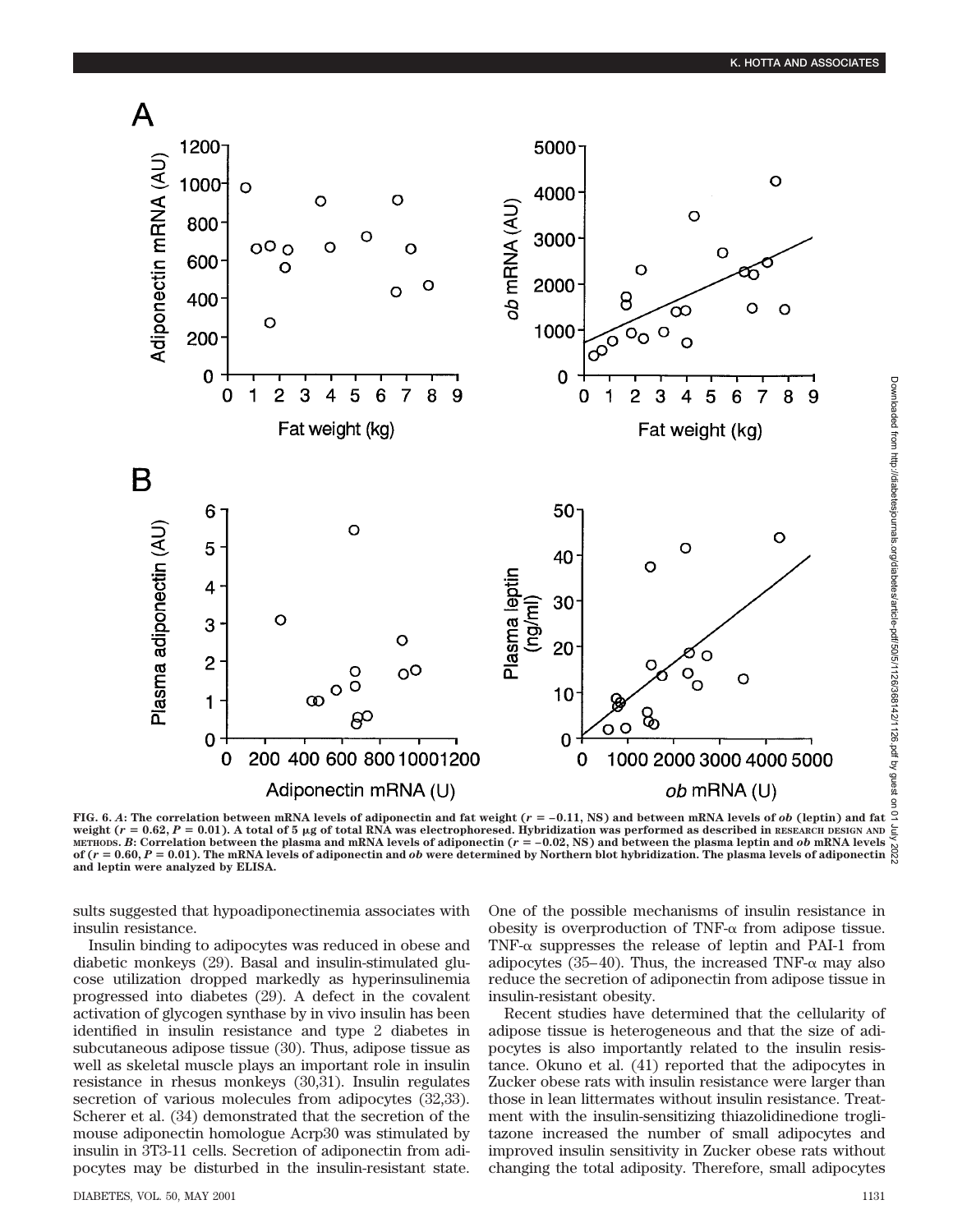may be more insulin-sensitive than larger ones. Insulinsensitive small adipocytes may secrete more adiponectin, and obese monkeys with more of the small adipocytes (i.e., hyperplastic obesity) may have higher plasma adiponectin levels than obese monkeys with hypertrophic obesity.

We have reported that adiponectin suppressed the TNF- $\alpha$  signaling in endothelial cells (16). Although we have not examined this specifically, adiponectin may attenuate the TNF- $\alpha$  signaling in adipocytes and protect them from the development of insulin resistance. TNF- $\alpha$ increases in obesity (2) and may suppress the secretion of adiponectin from adipocytes. The decreased adiponectin in obesity may further deteriorate insulin resistance caused by TNF-a. In insulin resistance, secretion of adiponectin would decrease further. Such a vicious cycle may be involved in the insulin-resistant state.

It is not clear whether the plasma level of adiponectin is determined at mRNA levels in humans. In this study, we assayed the mRNA levels of adiponectin using monkey adipose tissue. The mRNA levels of adiponectin did not correlate with either adiposity or insulin sensitivity. Plasma adiponectin levels did not correlate with mRNA levels in adipose tissue in the current study. Therefore, the plasma adiponectin concentration in rhesus monkeys may be regulated at a posttranscriptional level, including the translation and/or secretion level.

In summary, the antiatherogenic plasma protein adiponectin decreased before the onset of diabetes, in parallel with the decrease of insulin sensitivity. Hypoadiponectinemia is closely related to insulin resistance. Our present data suggests that the decreased plasma levels of adiponectin may be related to the development of insulin resistance and possibly of atherosclerosis.

## **ACKNOWLEDGMENTS**

This work was supported by the Japan Society for the Promotion of Science and Education (JSP-RFTF 97L00801), Grants-in-Aid from the Ministry of Education, Science, Sports and Culture of Japan (09307019, 10557100, 10557101, and 10671035), the National Institutes of Health (grant AG02100), and the International Health Foundation.

The authors express their appreciation to Yuko Matsukawa, T. Alexander, W. Evans, Jr., and Joe Hanley for expert technical assistance.

#### **REFERENCES**

- 1. Matsuzawa Y, Funahashi T, Nakamura T: Molecular mechanism of metabolic syndrome X: contribution of adipocytokines adipocyte-derived bioactive substances. *Ann N Y Acad Sci* 892:146–154, 1999
- 2. Hotamisligil GS, Shargill NS, Spiegelman BM: Adipose expression of tumor necrosis factor-a: direct role in obesity-linked insulin resistance. *Science* 259:87–91, 1993
- 3. Caro JF, Sinha MK, Kolaczynski JW, Zhang PL, Considine RV: Leptin: the tale of an obesity gene (Review). *Diabetes* 45:1455–1462, 1996
- 4. Shimomura I, Hammer RE, Ikemoto S, Brown MS, Goldstein JL: Leptin reverses insulin resistance and diabetes mellitus in mice with congenital lipodystrophy. *Nature* 401:73–76, 1999
- 5. Masuzaki H, Ogawa Y, Aizawa-Abe M, Hosoda K, Suga J, Ebihara K, Satoh N, Iwai H, Inoue G, Nishimura H, Yoshimasa Y, Nakao K: Glucose metabolism and insulin sensitivity in transgenic mice overexpressing leptin with lethal yellow agouti mutation: usefulness of leptin for the treatment of obesity-associated diabetes. *Diabetes* 48:1615–1622, 1999
- 6. Aizawa-Abe M, Ogawa Y, Masuzaki H, Ebihara K, Satoh N, Iwai H, Matsuoka N, Hayashi T, Hosoda K, Inoue G, Yoshimasa Y, Nakao K:

Pathophysiological role of leptin in obesity-related hypertension. *J Clin Invest* 105:1243–1252, 2000

- 7. Shek EW, Brands MW, Hall JE: Chronic leptin infusion increases arterial pressure. *Hypertension* 31:409–414, 1998
- 8. Dunbar JC, Hu Y, Lu H: Intracerebroventricular leptin increases lumbar and renal sympathetic nerve activity and blood pressure in normal rats. *Diabetes* 46:2040–2043, 1997
- 9. Shimomura I, Funahashi T, Takahashi M, Maeda K, Kotani K, Nakamura T, Yamashita S, Miura M, Fukuda Y, Takemura K, Tokunaga K, Matsuzawa Y: Enhanced expression of *PAI-1* in visceral fat: possible contributor to vascular disease in obesity. *Nat Med* 2:800–803, 1996
- 10. Auwerx J, Bouillon R, Collen D, Geboers J: Tissue-type plasminogen activator antigen and plasminogen activator inhibitor in diabetes mellitus. *Atheriosclerosis* 8:68–72, 1988
- 11. Juhan-Vague I, Roul C, Alessi MC, Ardissone JP, Heim M, Vague P: Increased plasminogen activator inhibitor activity in non insulin dependent diabetic patients-relationship with plasma insulin. *Thromb Haemost* 61:370–373, 1989
- 12. Maeda K, Okubo K, Shimomura I, Funahashi T, Matsuzawa Y, Matsubara K: cDNA cloning and expression of a novel adipose specific collagen-like factor, apM1 (adipose most abundant gene transcript 1). *Biochem Biophys Res Commun* 221:286–289, 1996
- 13. Nakano Y, Tobe T, Choi-Miura N, Mazda T, Tomita M: Isolation and characterization of GBP28, a novel gelatin-binding protein purified from  $\frac{3}{2}$ human plasma. *J Biochem* 120:803–812, 1996
- 14. Arita Y, Kihara S, Ouchi N, Takahashi M, Maeda K, Miyagawa J, Hotta K, Shimomura I, Nakamura T, Miyaoka K, Kuriyama H, Nishida M, Yamashita S, Okubo K, Matsubara K, Muraguchi M, Ohmoto Y, Funahashi T, Matsuzawa Y: Paradoxical decrease of an adipose-specific protein, adiponectin,  $\frac{9}{6}$ in obesity. *Biochem Biophys Res Commun* 257:79–83, 1999
- 15. Okamoto Y, Arita Y, Nishida M, Muraguchi M, Ouchi N, Takahashi M, Igura T, Inui Y, Kihara S, Nakamura T, Yamashita S, Miyagawa J, Funahashi T, Matsuzawa Y: An adipocyte-derived plasma protein, adiponectin, adheres to injured vascular walls. *Horm Metab Res* 32:47–50, 2000
- 16. Ouchi N, Kihara S, Arita Y, Maeda K, Kuriyama H, Okamoto Y, Hotta K, Nishida M, Takahashi M, Nakamura T, Yamashita S, Funahashi T, Matsuzawa Y: Novel modulator for endothelial adhesion molecules: adipocytederived plasma protein adiponectin. *Circulation* 100:2473–2476, 1999
- 17. Hotta K, Funahashi T, Arita Y, Takahashi M, Matsuda M, Okamoto Y, VS/1 Iwahashi H, Kuriyama H, Ouchi N, Maeda K, Nishida M, Kihara S, Sakai N, Nakajima T, Hasegawa K, Muraguchi M, Ohmoto Y, Nakamura T, Yamashita S, Hanafusa T, Matsuzawa Y: Plasma concentrations of a novel, adipose-specific protein, adiponectin, in type 2 diabetic patients. *Arterioscler Thromb Vasc Biol* 20:1595–1599, 2000
- 18. Ouchi N, Kihara S, Arita Y, Okamoto Y, Maeda K, Kuriyama H, Hotta K, Nishida M, Takahashi M, Muraguchi M, Ohmoto Y, Nakamura T, Yamashita S, Funahashi T, Matsuzawa Y: Adiponectin, an adipocyte-derived plasma protein, inhibits endothelial NF-kB signaling through a cAMP-dependent pathway. *Circulation* 102:1296–1301, 2000 Downloaded from http://diabetesjournals.org/diabetes/article-pdf/50/5/1126/368142/1126.pdf by guest on 01 July 2022
- 19. Yokota T, Oritani K, Takahashi I, Ishikawa J, Matsuyama A, Ouchi N, Kihara S, Funahashi T, Tenner AJ, Tomiyama Y, Matsuzawa Y: Adiponec- $^\mathsf{Q}$ tin, a new member of the family of soluble defense collagens, negatively  $\overline{\xi}$ tin, a new member of the failury of solutions contains and the functions of  $\frac{8}{8}$ <br>regulates the growth of myelomonocytic progenitors and the functions of  $\frac{8}{8}$ macrophages. *Blood* 96:1723–1732, 2000
- 20. Hansen BC, Bodkin NL: Heterogeneity of insulin responses: phases leading to type 2 (non-insulin-dependent) diabetes mellitus in the rhesus monkey. *Diabetologia* 29:713–719, 1986
- 21. Bodkin NL, Metzger BL, Hansen BC: Hepatic glucose production and insulin sensitivity preceding diabetes in monkeys. *Am J Physiol* 256: E676–E681, 1989
- 22. Hansen BC, Bodkin NL: b-Cell hyperresponsiveness: earliest event in development of diabetes in monkeys. *Am J Physiol* 259: R612–E617, 1990
- 23. Bodkin NL, Hannah JS, Ortmeyer HK, Hansen BC: Central obesity in rhesus monkeys: association with hyperinsulinemia, insulin resistance and hypertriglyceridemia? *Int J Obes Relat Metab Disord* 17:53–61, 1993
- 24. The Expert Committee on the Diagnosis and Classification of Diabetes Mellitus: Report of the Expert Committee on the Diagnosis and Classification of Diabetes Mellitus. *Diabetes Care* 20:1183–1197, 1997
- 25. Pace N, Kline L, Schachman HK, Harfenist M: Studies on body composition. IV. Use of radioactive hydrogen for measurement in vivo of total body water. *J Biol Chem* 168:459–469, 1947
- 26. Hotta K, Gustafson TA, Ortmeyer HK, Bodkin NL, Nicolson MA, Hansen BC: Regulation of obese (*ob*) mRNA and plasma leptin levels in rhesus monkeys: effects of insulin, body weight, and non-insulin-dependent diabetes mellitus. *J Biol Chem* 271:25327–25331, 1996
- 27. Bodkin NL, Nicolson M, Ortmeyer HK, Hansen BC: Hyperleptinemia: